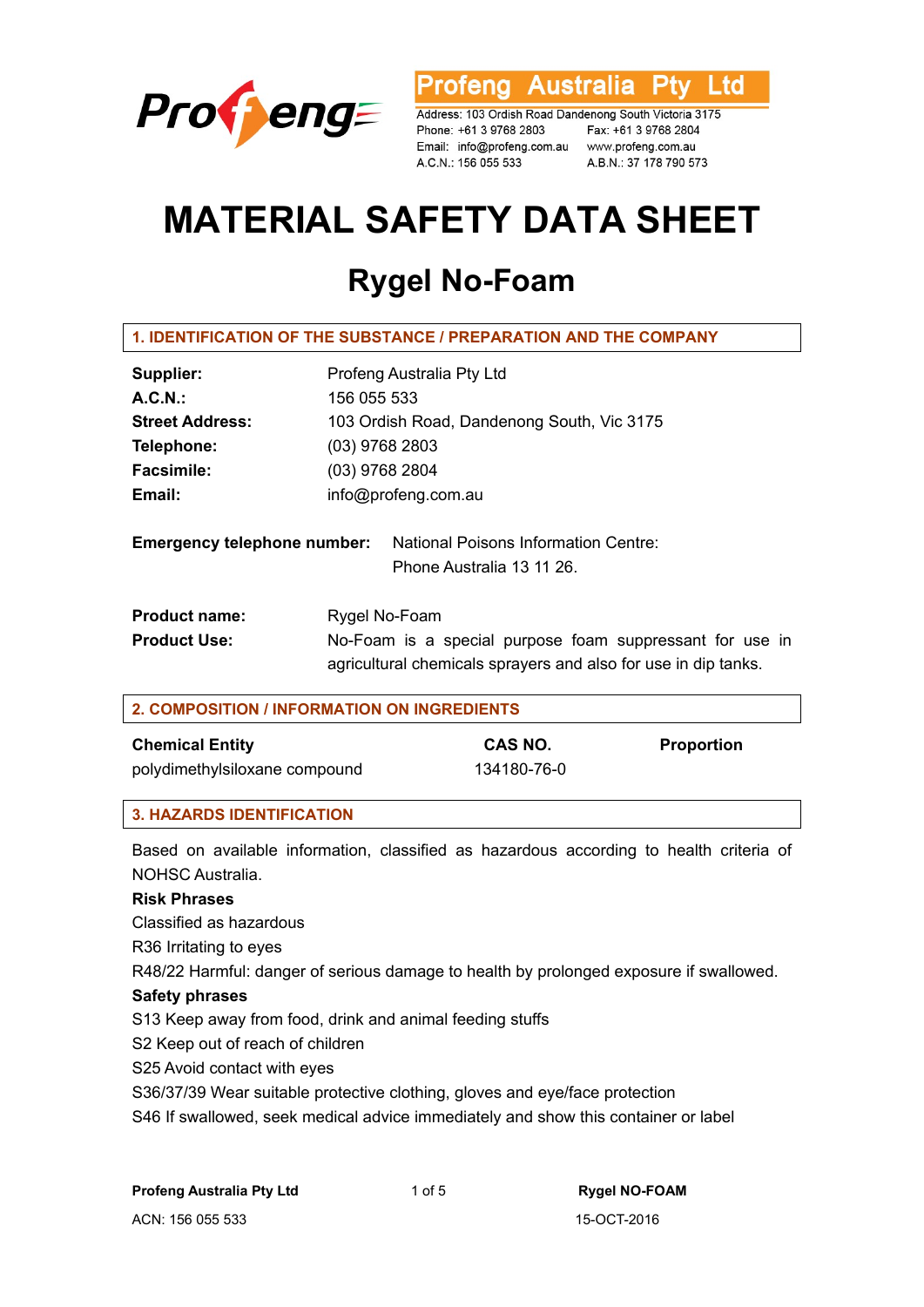

L td **Australia** 

Address: 103 Ordish Road Dandenong South Victoria 3175 Phone: +61 3 9768 2803 Email: info@profeng.com.au www.profeng.com.au A.C.N.: 156 055 533

Fax: +61 3 9768 2804 A.B.N.: 37 178 790 573

Not classified as Dangerous Goods by the criteria of the Australian Dangerous Goods Code (ADG Code) for transport by Road and Rail.

#### **4. FIRST AID MEASURES**

| Ingestion:                                        | Give plenty of water or milk to drink and do not induce vomiting. Seek<br>medical assistance.                                                                 |  |
|---------------------------------------------------|---------------------------------------------------------------------------------------------------------------------------------------------------------------|--|
| Eye contact:                                      | Immediately irrigate with copious quantities of water for at least 15 minutes.<br>In all cases of eye contamination it is advisable to seek immediate medical |  |
|                                                   | assistance.                                                                                                                                                   |  |
|                                                   | Skin contact: Wash contaminated skin with plenty of water. Remove contaminated<br>clothing and wash before reuse. If irritation persists seek medical advice. |  |
| Inhalation:                                       | Remove victim from exposure. Seek medical assistance if symptoms persist.                                                                                     |  |
| <b>Notes to physician:</b> Treat symptomatically. |                                                                                                                                                               |  |

**5. FIRE-FIGHTING MEASURES** 

**Suitable extinguishing media:** Use water fog, dry chemical, foam, carbon dioxide, BFC. **Hazards from combustion products** 

Combustible liquid. Product of combustion may include carbon dioxide, carbon monoxide, smoke and fumes.

#### **Precautions for Firefighters and Special Protective Equipment**

Firefighters to wear self-contained breathing apparatus if risk of exposure to vapour or products of combustion.

# **6. ACCIDENTAL RELEASE MEASURES**

**Emergency Procedure:** Wash area down thoroughly with water or cover with absorbent (soil, sand, vermiculite). Collect and seal in properly labelled drums for disposal. Wash area down effected area with excess water. Spills are slippery.

If contamination of sewers or waterways has occurred advise the local emergency services.

# **7. HANDLING AND STORAGE**

**Precautions for Safe Storage:** Store in closed original container in a cool, dry place and out of direct sunlight. Store away from sources of heat or ignition.

#### **8. EXPOSURE CONTROLS/PERSONAL PROTECTION**

#### **National occupational exposure limits**

No value assigned for this specific material by the National Occupational Health and Safety Commission (NOHSC Australia).

**Profeng Australia Pty Ltd**  $2$  of 5 **Rygel NO-FOAM**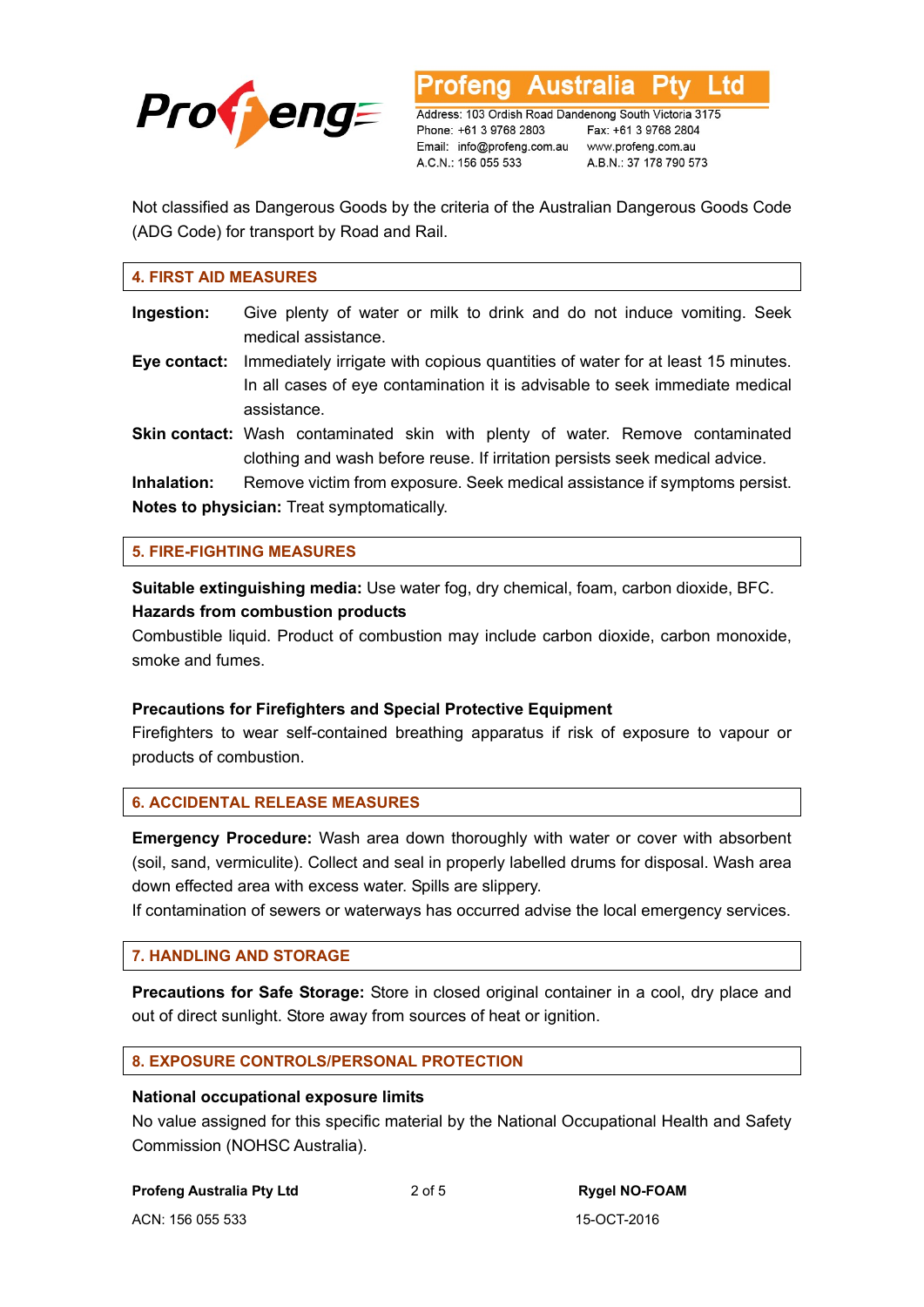

**Australia** Ltd

Address: 103 Ordish Road Dandenong South Victoria 3175 Phone: +61 3 9768 2803 Email: info@profeng.com.au www.profeng.com.au A.C.N.: 156 055 533

Fax: +61 3 9768 2804 A.B.N.: 37 178 790 573

**Engineering Controls:** Use good occupational work practice with good natural or mechanically aided ventilation.

**Personal protection equipment:** W ear overalls, goggles and impervious gloves (nitrile or neoprene rubber). Always wash hands before smoking, eating, drinking or using the toilet. Wash contaminated clothing and other protective equipment before storage or reuse.

#### **9. PHYSICAL AND CHEMICAL PROPERTIES**

Solubility: soluble in water Specific Gravity (15°C): 1.02 approx. Flashpoint pH (1% aq)  $6-8$ 

Form / Colour / Odour: yellow liquid, polyether odour  $>61^{\circ}$ C

#### **10. STABILITY AND REACTIVITY**

**Stability:** Avoid strong oxidising agents.

#### **11. TOXICOLOGICAL INFORMATION**

No adverse health effects expected if the product is handled in accordance with this Safety Data Sheet and the product label. Symptoms that may arise if the product is mishandled are:

# **Acute Effects**

**Ingestion:** May be slightly toxic. Ingestion may cause nausea, vomiting and diarrhoea. **Eye contact:** Causes severe irritation and swelling of the conjunctiva and cornea burns. **Skin contact:** May lead to irritation and defatting on repeated or prolonged exposure. **Inhalation:** May be slightly toxic. May produce respiratory irritation.

**Long Term Effects:** No information available for product.

#### **Acute toxicity / Chronic toxicity**

No  $LD_{50}$  data available for product. Based on knowledge of related constituents:

Acute oral  $LD_{50}$  (rat)  $>3,200$  mg/kg Acute Dermal (rat) >1,500 mg/kg Acute inhalation LD50 (rat, 4 hr) 1.08 mg/L

#### **12. ECOLOGICAL INFORMATION**

#### **Environmental Fate:**

**Breakdown in Soil:** Glyphosate is strongly adsorbed by soil and therefore becomes practically immobile. Microbial activity is the major cause of soil degradation with liberation of carbon dioxide. Half-life is typically 47 days.

**Breakdown in Water:** Glyphosate is strongly adsorbed to suspended organic and

**Profeng Australia Pty Ltd 3 of 5 Rygel NO-FOAM**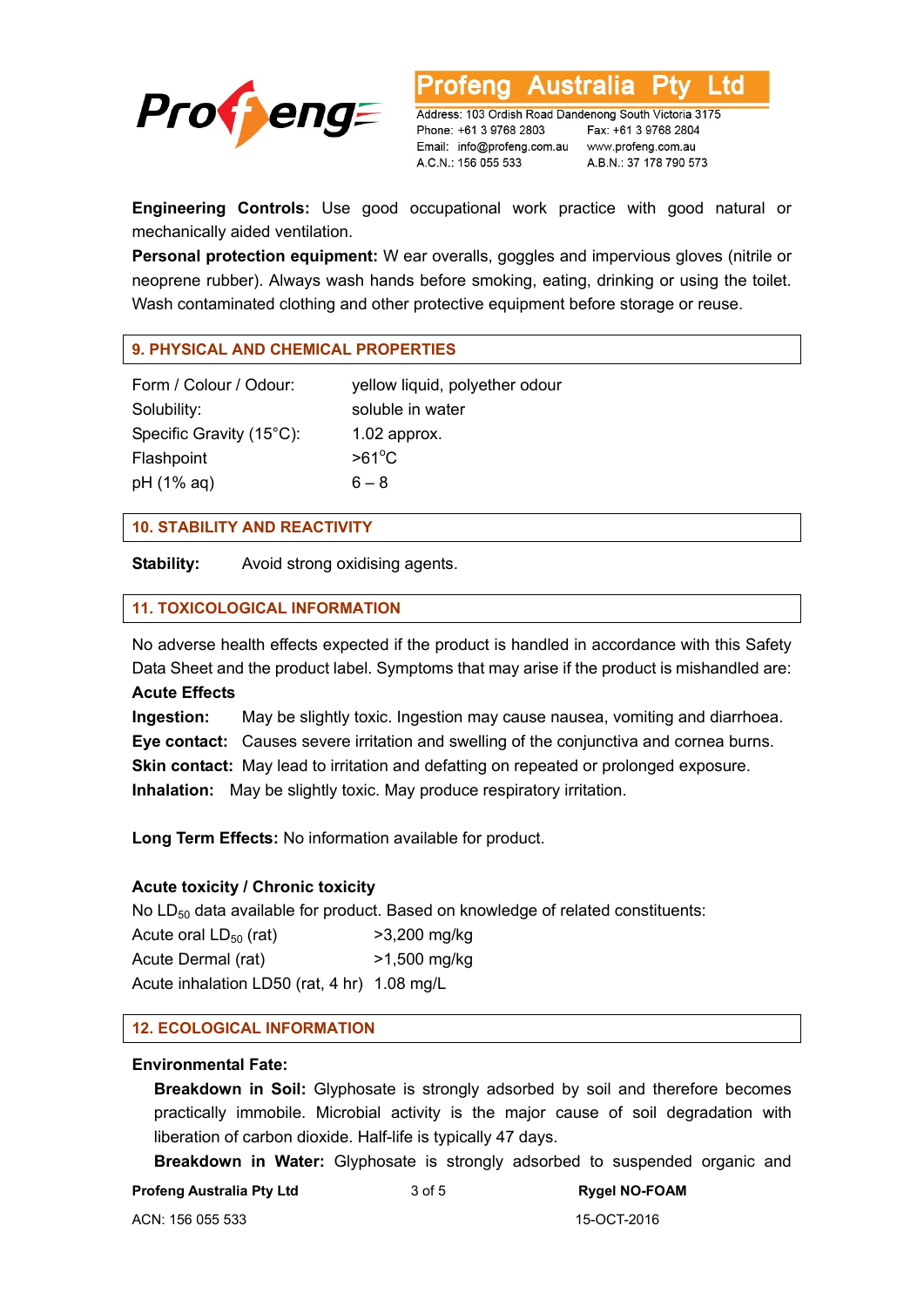

Address: 103 Ordish Road Dandenong South Victoria 3175 Phone: +61 3 9768 2803 Email: info@profeng.com.au www.profeng.com.au A.C.N.: 156 055 533

Fax: +61 3 9768 2804 A.B.N.: 37 178 790 573

.td

mineral matter and is broken down primarily by micro-organisms. The half-life in pond water ranges from 12 days to 10 weeks.

**Other Precautions** Do not spray in high winds. Do not contaminate dams, waterways or sewers with this product.

**Environ. Protection** Glyphosate is a non-selective contact herbicide. Spray drift can cause damage.

**Acute Toxicity - Fish** Not toxic to fish.

LC50 (96 hr) for rainbow trout is >989 mg/L

LC50 (96 hr) for carp is >895 mg/L

The above data is for the formulated product.

# **Acute Toxicity – Other Organisms**

Birds: Not toxic to birds.  $LD_{50}$  for mallard ducks and bobwhite quail (diet) is  $>5620$  mg/kg Bees: Not toxic to bees.  $LD_{50} > 100 \mu g/bee$ .

# **13. DISPOSAL CONSIDERATIONS**

Triple or, preferably, pressure rinse containers before disposal. If recycling, replace cap and return containers to recycler or designated collection point. If not recycling, break, crush, puncture and bury empty containers in local authority landfill. If not available bury the containers below 500 mm in a disposal pit specifically marked and setup for this purpose clear of waterways, vegetation and roots. Empty containers and product should not be burnt.

Refer to State/Territory Land Waste Management Authority. Dispose of material through a licensed waste contractor.

# **14. TRANSPORT INFORMATION**

# **Road and Rail Transport**

Not classified as Dangerous Goods by the criteria of the Australian Dangerous Goods Code (ADG Code) for transport by Road and Rail.

# **Marine Transport**

Not classified as Dangerous Goods by the criteria of the International Maritime Dangerous Goods Code (IMDG Code) for transport by sea.

# **Air Transport**

Not classified as Dangerous Goods by the criteria of the International Air Transport Association (IATA) Dangerous Goods Regulations for transport by air.

| <b>15. REGULATORY INFORMATION</b> |               |                      |  |  |
|-----------------------------------|---------------|----------------------|--|--|
| <b>Poisons Schedule</b>           | Not Scheduled |                      |  |  |
| <b>Profeng Australia Pty Ltd</b>  | 4 of 5        | <b>Rygel NO-FOAM</b> |  |  |

ACN: 156 055 533 15-OCT-2016